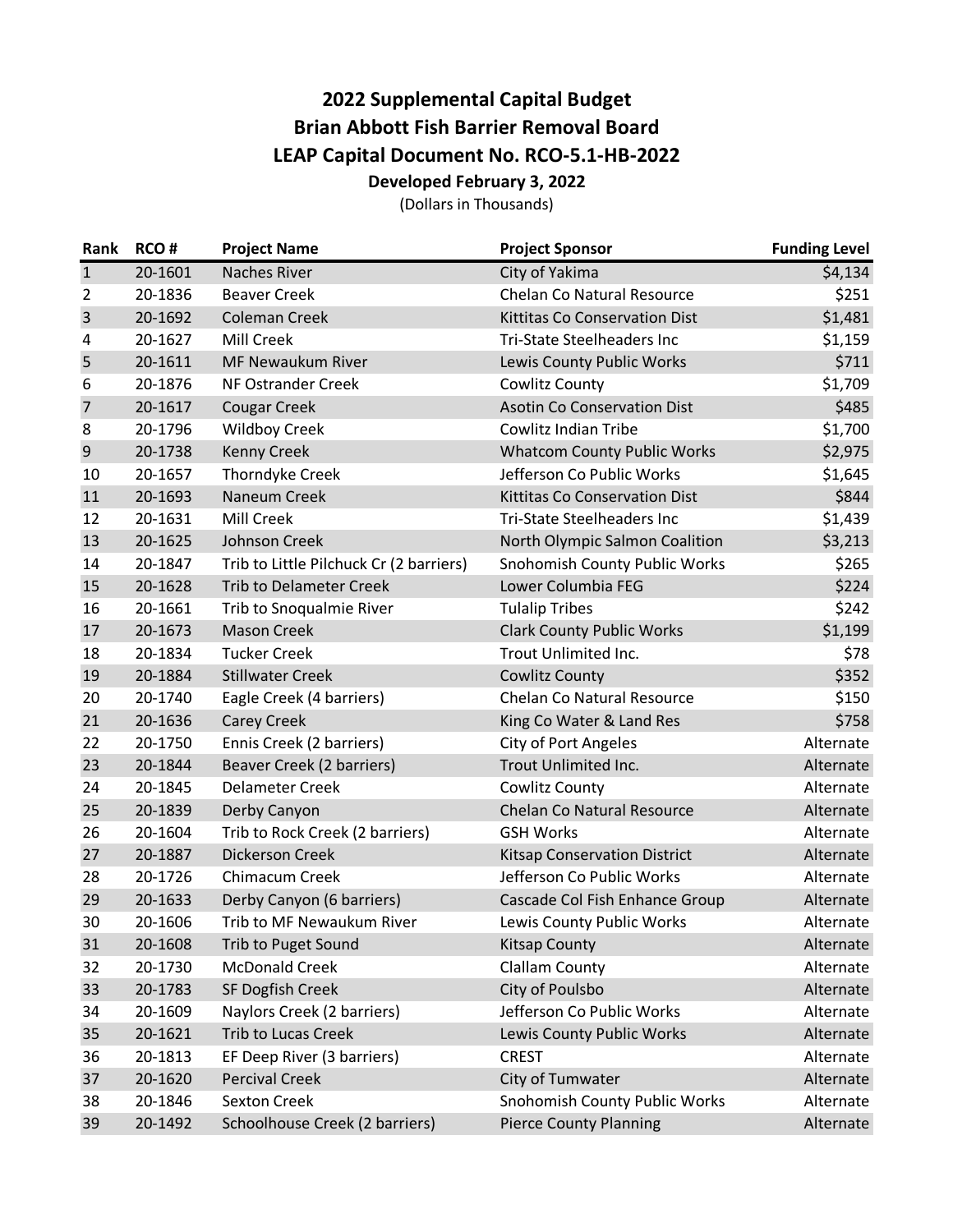## **2022 Supplemental Capital Budget Brian Abbott Fish Barrier Removal Board LEAP Capital Document No. RCO‐5.1‐HB‐2022 Developed February 3, 2022**

(Dollars in Thousands)

| Rank | RCO#    | <b>Project Name</b>            | <b>Project Sponsor</b>                | <b>Funding Level</b> |
|------|---------|--------------------------------|---------------------------------------|----------------------|
| 40   | 20-1602 | Boone Creek (3 barriers)       | <b>State Parks</b>                    | Alternate            |
| 41   | 20-1716 | Little Minter Creek            | Pierce Co Public Works                | Alternate            |
| 42   | 20-1612 | <b>Trib to Lucas Creek</b>     | Lewis County Public Works             | Alternate            |
| 43   | 20-1626 | <b>Cooper Creek</b>            | City of Bainbridge Island             | Alternate            |
| 44   | 20-1623 | Boone Creek (2 barriers)       | Lewis County Public Works             | Alternate            |
| 45   | 20-1715 | Little Minter Creek            | Pierce Co Public Works                | Alternate            |
| 46   | 20-1787 | Carpenter Creek (2 barriers)   | <b>Skagit County Public Works</b>     | Alternate            |
| 47   | 20-1610 | <b>Secret Creek</b>            | Snohomish County                      | Alternate            |
| 48   | 20-1622 | <b>Jested Creek</b>            | Lewis County Public Works             | Alternate            |
| 49   | 20-1704 | Langlois Creek (2 barriers)    | Snoq Vly Watershed Dist               | Alternate            |
| 50   | 20-1854 | Ruby Creek (3 barriers)        | <b>Kitsap Conservation District</b>   | Alternate            |
| 51   | 20-1766 | <b>Carpenter Creek</b>         | Skagit Fish Enhancement Group         | Alternate            |
| 52   | 20-1703 | Pup Creek (2 barriers)         | <b>Clark County Public Works</b>      | Alternate            |
| 53   | 20-1634 | Derby Canyon (3 barriers)      | Cascade Col Fish Enhance Group        | Alternate            |
| 54   | 20-1769 | Carpenter Creek (2 barriers)   | Skagit Fish Enhancement Group         | Alternate            |
| 55   | 20-1658 | <b>Coal Creek</b>              | Trout Unlimited - WA Coast            | Alternate            |
| 56   | 20-1776 | Sorgenfrei Creek               | <b>Adopt A Stream Foundation</b>      | Alternate            |
| 57   | 20-1848 | Secret Creek (2 barriers)      | Snohomish County Public Works         | Alternate            |
| 58   | 20-1607 | <b>Ebright Creek</b>           | Sammamish City of                     | Alternate            |
| 59   | 20-1717 | Purdy Creek (4 barriers)       | Pierce Co Public Works                | Alternate            |
| 60   | 20-1791 | Dairy Creek                    | <b>Skagit County Public Works</b>     | Alternate            |
| 61   | 20-1797 | <b>Ruby Creek</b>              | City of Port Orchard                  | Alternate            |
| 62   | 20-1849 | <b>Williams Creek</b>          | Snohomish County Public Works         | Alternate            |
| 63   | 20-1706 | Padden Creek                   | City of Bellingham                    | Alternate            |
| 64   | 20-1697 | <b>Huge Creek</b>              | <b>Pierce County</b>                  | Alternate            |
| 65   | 20-1744 | <b>Fauntleroy Creek</b>        | <b>Seattle Public Utilities</b>       | Alternate            |
| 66   | 20-1775 | North Creek                    | <b>Adopt A Stream Foundation</b>      | Alternate            |
| 67   | 20-1794 | <b>Panther Creek</b>           | City of Renton                        | Alternate            |
| 68   | 20-1701 | <b>Sister of Friar Creek</b>   | <b>Snohomish Conservation Dist</b>    | Alternate            |
| 69   | 20-1795 | Annapolis Creek                | City of Port Orchard                  | Alternate            |
| 70   | 20-1827 | Norway Park Creek              | Skagit Fish Enhancement Group         | Alternate            |
| 71   | 20-1733 | <b>Coal Creek</b>              | City of Bellevue                      | Alternate            |
| 72   | 20-1647 | Green Cove Creek               | Thurston County Public Works          | Alternate            |
| 73   | 20-1868 | Dairy Creek                    | <b>Skagit County Public Works</b>     | Alternate            |
| 74   | 20-1652 | <b>Butler Creek</b>            | <b>Thurston County Public Works</b>   | Alternate            |
| 75   | 20-1727 | Little Soos Creek (2 barriers) | City of Covington                     | Alternate            |
| 76   | 20-1777 | <b>Munson Creek</b>            | Adopt A Stream Foundation             | Alternate            |
| 77   | 20-1615 | <b>Cedar Creek</b>             | City of Kirkland                      | Alternate            |
| 78   | 20-1865 | <b>Trib to Grader Creek</b>    | <b>Pacific Coast Salmon Coalition</b> | Alternate            |